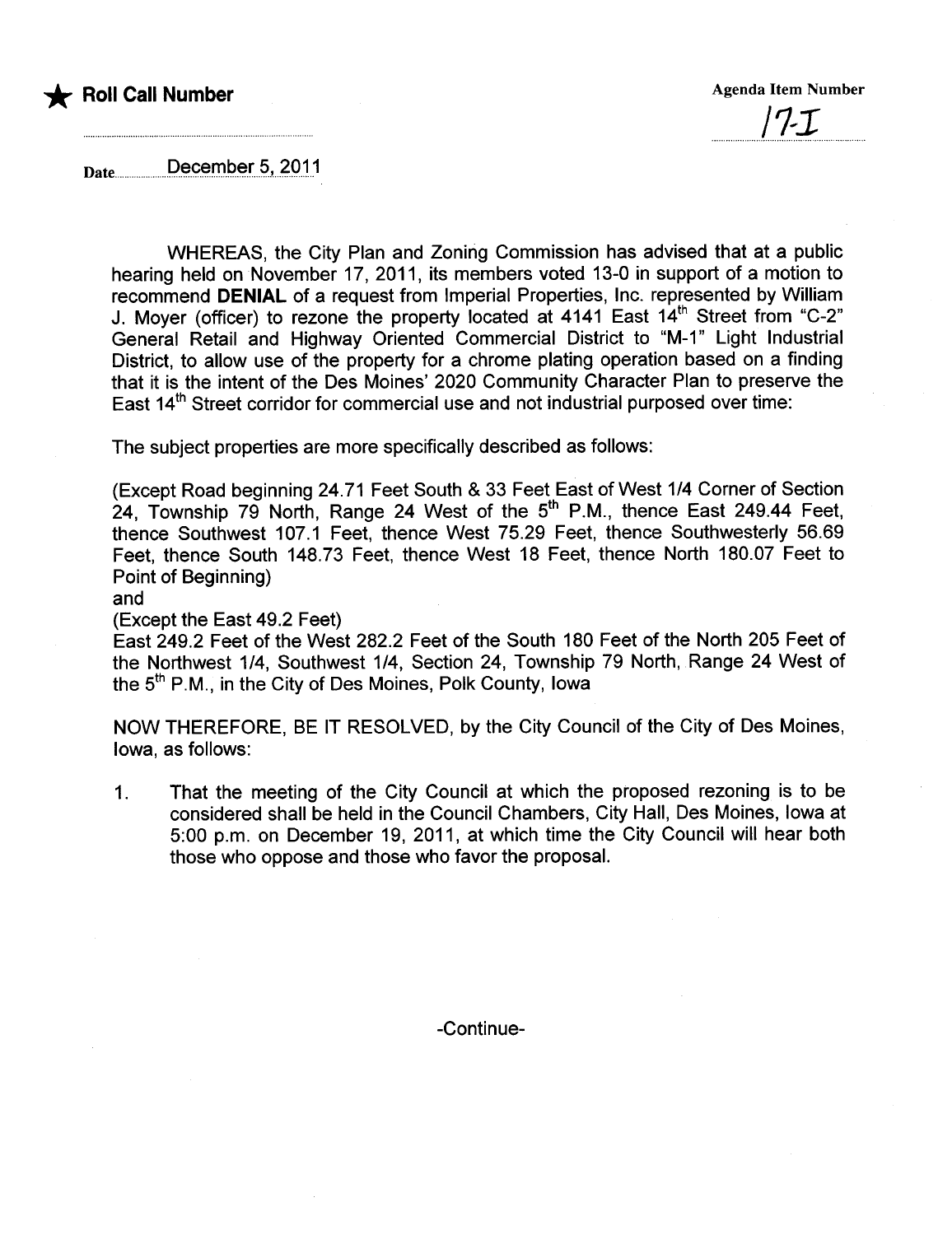

 $17-$ 

December 5, 2011 Date.......... -2-

2. That the City Clerk is hereby authorized and directed to cause notice of said proposal in the accompanying form to be given by publication once, not less than seven (7) days and not more than twenty (20) days before the date of hearing, all as specified in Section 362.3 and Section 414.4 of the Iowa Code.

MOVED by \_\_\_\_\_\_\_\_\_\_\_\_\_\_\_\_\_\_\_\_\_\_\_\_\_\_\_\_\_\_to adopt.

FORM APPROVED:

**Michael F. Kelley** Assistant City Attorney (2002011-00193)

| <b>COUNCIL ACTION</b> | <b>YEAS</b> | <b>NAYS</b> | <b>PASS</b> | <b>ABSENT</b>   | <b>CERTIFICATE</b>                                                                                   |  |  |  |
|-----------------------|-------------|-------------|-------------|-----------------|------------------------------------------------------------------------------------------------------|--|--|--|
| <b>COWNIE</b>         |             |             |             |                 |                                                                                                      |  |  |  |
| <b>COLEMAN</b>        |             |             |             |                 | I, DIANE RAUH, City Clerk of said City hereby                                                        |  |  |  |
| <b>GRIESS</b>         |             |             |             |                 | certify that at a meeting of the City Council of<br>said City of Des Moines, held on the above date, |  |  |  |
| <b>HENSLEY</b>        |             |             |             |                 | among other proceedings the above was adopted.                                                       |  |  |  |
| <b>MAHAFFEY</b>       |             |             |             |                 |                                                                                                      |  |  |  |
| <b>MEYER</b>          |             |             |             |                 | IN WITNESS WHEREOF, I have hereunto set my<br>hand and affixed my seal the day and year first        |  |  |  |
| <b>MOORE</b>          |             |             |             |                 | above written.                                                                                       |  |  |  |
| <b>TOTAL</b>          |             |             |             |                 |                                                                                                      |  |  |  |
| <b>MOTION CARRIED</b> |             |             |             | <b>APPROVED</b> |                                                                                                      |  |  |  |
|                       |             |             |             |                 |                                                                                                      |  |  |  |
|                       |             |             |             | Mayor           | <b>City Clerk</b>                                                                                    |  |  |  |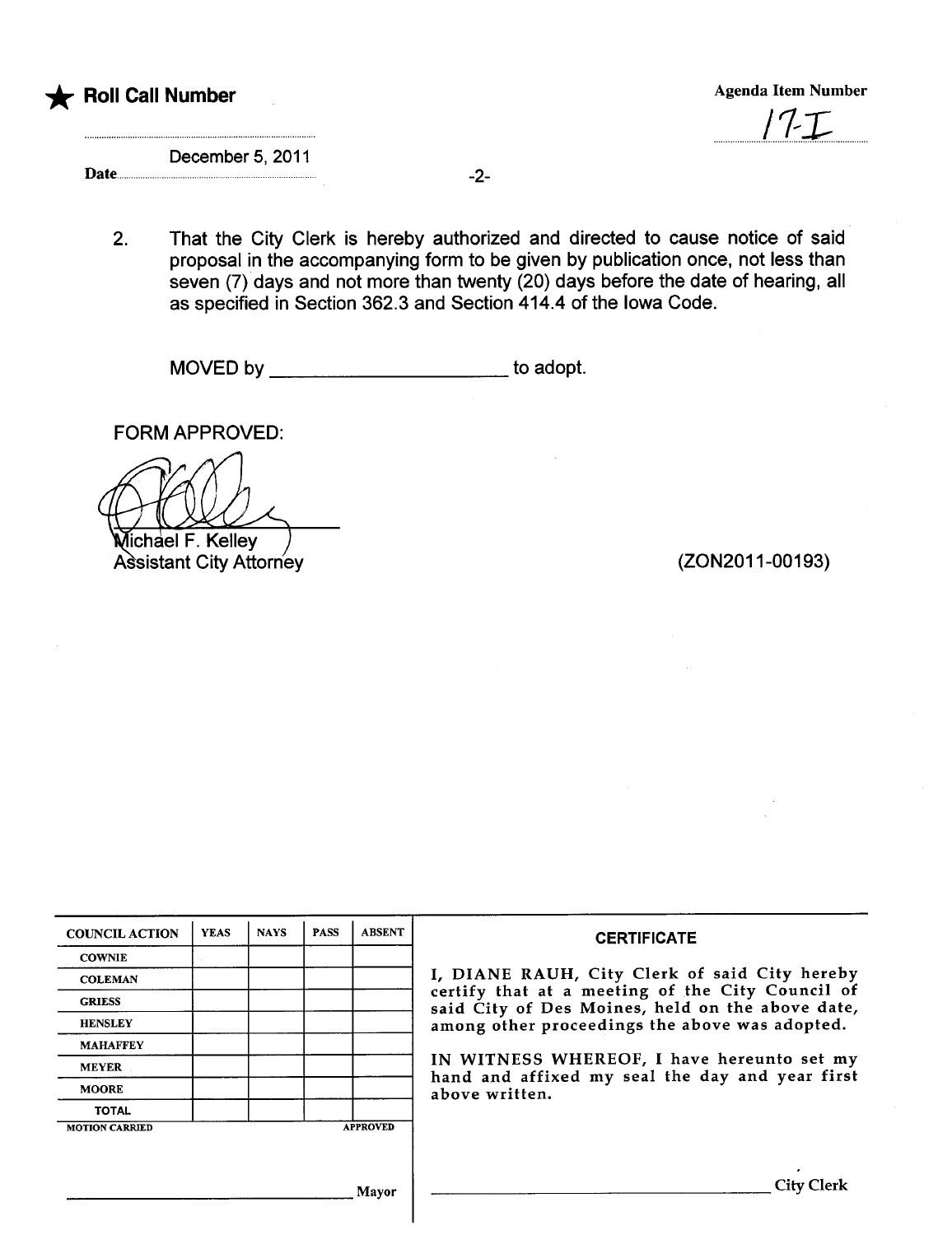| Date December 5,2011 |  |
|----------------------|--|
| Agenda Item 17-I     |  |

Cdl#

November 22,2011

Honorable Mayor and City Council City of Des Moines, Iowa

Members:

Communication from the City Plan and Zoning Commission advising that at their meeting held November 17, 2011, the following action was taken:

# **COMMISSION RECOMMENDATION:**

After public hearing, the members voted 13-0 as follows:

| <b>Commission Action:</b>                                                  | Yes | Nays | Pass | Absent |
|----------------------------------------------------------------------------|-----|------|------|--------|
| JoAnne Corigliano                                                          | Χ   |      |      |        |
| <b>Shirley Daniels</b>                                                     | Χ   |      |      |        |
| Jacqueline Easley                                                          | Χ   |      |      |        |
| <b>Tim Fitzgerald</b>                                                      | Χ   |      |      |        |
| Dann Flaherty                                                              |     |      |      | X      |
| John "Jack" Hilmes                                                         | Х   |      |      |        |
| <b>Joel Huston</b>                                                         | Χ   |      |      |        |
| <b>Ted Irvine</b>                                                          | Χ   |      |      |        |
| Greg Jones                                                                 | Χ   |      |      |        |
| <b>William Page</b>                                                        | Χ   |      |      |        |
| <b>Christine Pardee</b>                                                    | Χ   |      |      |        |
| Mike Simonson                                                              | Χ   |      |      |        |
| <b>Kent Sovern</b>                                                         | Χ   |      |      |        |
| <b>CJ Stephens</b>                                                         | Χ   |      |      |        |
|                                                                            |     |      |      |        |
| <b>APPROVAL</b> of a request from Imperial Properties, Inc. represented by |     |      |      |        |
|                                                                            |     |      |      |        |

William J. Moyer (officer) Part A) to find the property located at 4141 East 14<sup>th</sup> Street not in conformance with the existing Des Moines' 2020 Community Character Plan.

By separate motion Commissioners recommended 13-0 as follows:

| Commission Action:      | Yes | <b>Nays</b> | Pass | Absent |
|-------------------------|-----|-------------|------|--------|
| JoAnne Corigliano       | Х   |             |      |        |
| <b>Shirley Daniels</b>  | X   |             |      |        |
| Jacqueline Easley       | Х   |             |      |        |
| <b>Tim Fitzgerald</b>   | Χ   |             |      |        |
| Dann Flaherty           |     |             |      | Χ      |
| John "Jack" Hilmes      | Х   |             |      |        |
| Joel Huston             | Х   |             |      |        |
| Ted Irvine              | Χ   |             |      |        |
| Greg Jones              | X   |             |      |        |
| William Page            | X   |             |      |        |
| <b>Christine Pardee</b> | Х   |             |      |        |
| Mike Simonson           | Χ   |             |      |        |



ARMORY BUILDING 602 ROBERT D. RAY DRIVE DES MOINES, IOWA 50309 -1881 (515) 283-4182

> ALL-AMERICA CITY 1949,1976,1981 2003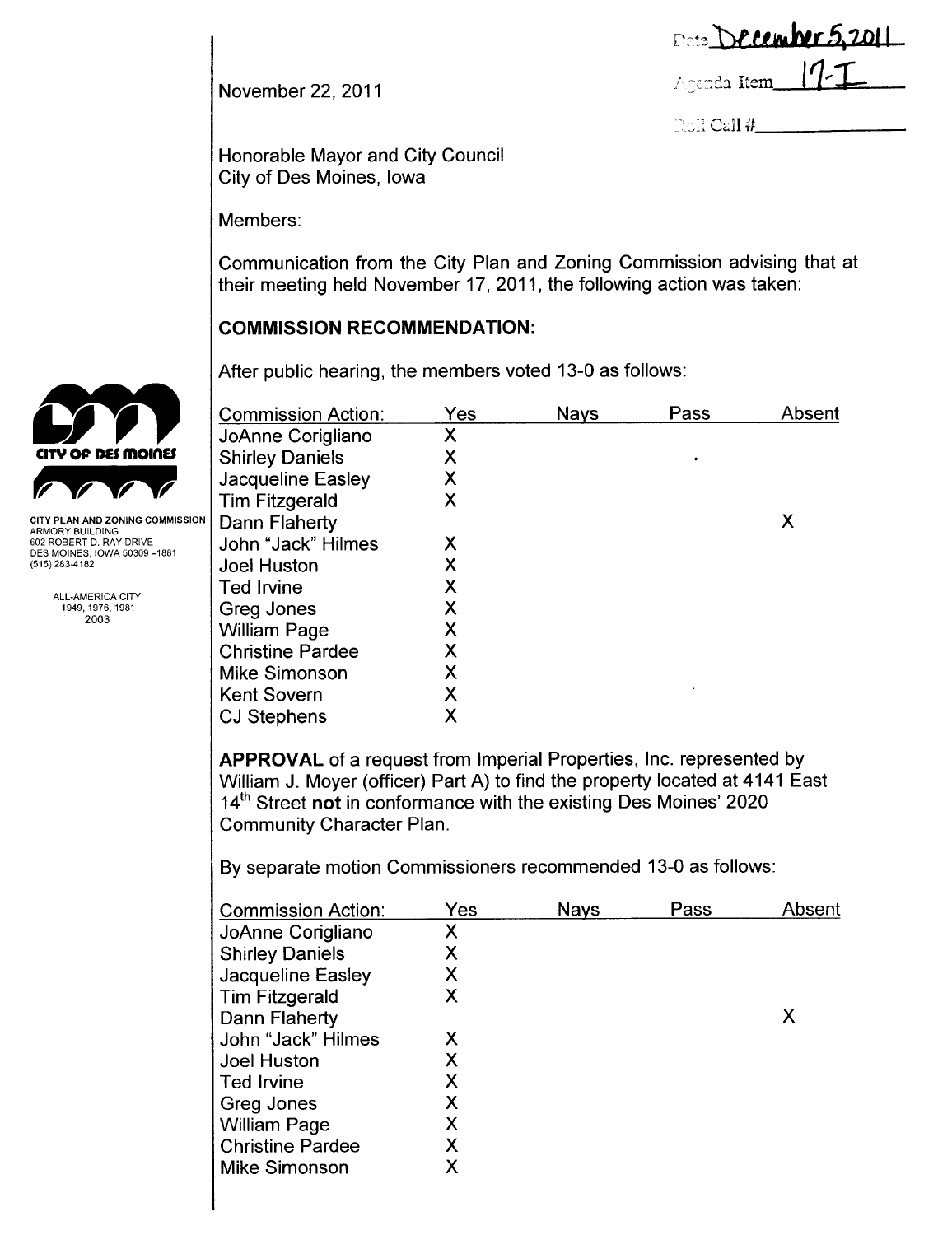| Kent Sovern        |  |
|--------------------|--|
| <b>CJ Stephens</b> |  |

DENIAL of Part B) to amend the Des Moines' 2020 Community Character Plan to revise the existing future land use designation from Commercial, Auto-Oriented, Small-Scale Strip Development to General Industrial; and denial of Part C) to rezone the property located at 4141 East 14th Street from "C-2" General Retail and Highway Oriented Commercial District to "M-1" Light Industrial District, to allow use of the property for a chrome plating operation based on a finding that it is the intent of the Des Moines' 2020 Community Character Plan to preserve the East 14<sup>th</sup> Street corridor for commercial use and not industrial purposed over time. 21-2011-4.14 & ZON2011-00193

x X

Written Responses

o In Favor

1 In Opposition

## STAFF RECOMMENDATION TO THE P&Z COMMISSION

Part A) Staff recommends that the Commission find the requested rezoning not in conformance with the Des Moines' 2020 Community Character Plan.

Part B) Staff recommends denial of the requested future land use amendment to General IndustriaL.

Part C) Staff recommends denial of the requested rezoning to an "M-1" District based on a finding that it is the intent of the Des Moines' 2020 Community Character Plan to preserve the East 14<sup>th</sup> Street corridor for commercial use and not industrial purposed over time.

## STAFF REPORT

## i. GENERAL INFORMATION

- 1. Purpose of Request: The applicant is seeking the rezoning in order to retain the existing chrome plating operation, which is not a permitted use in the "C-2" District.
- 2. Size of Site: 31,222 square feet.
- 3. Existing Zoning (site): "C-2" General Retail and Highway-Oriented Commercial District and the "VDL" Vehicle Display Lot Overlay District.
- 4. Existing Land Use (site): The property currently contains a 5,708 square-foot building used for warehousing and a chrome plating business operation. The chrome plating operation is currently in violation of the Zoning Ordinance and does not have a certificate of occupancy.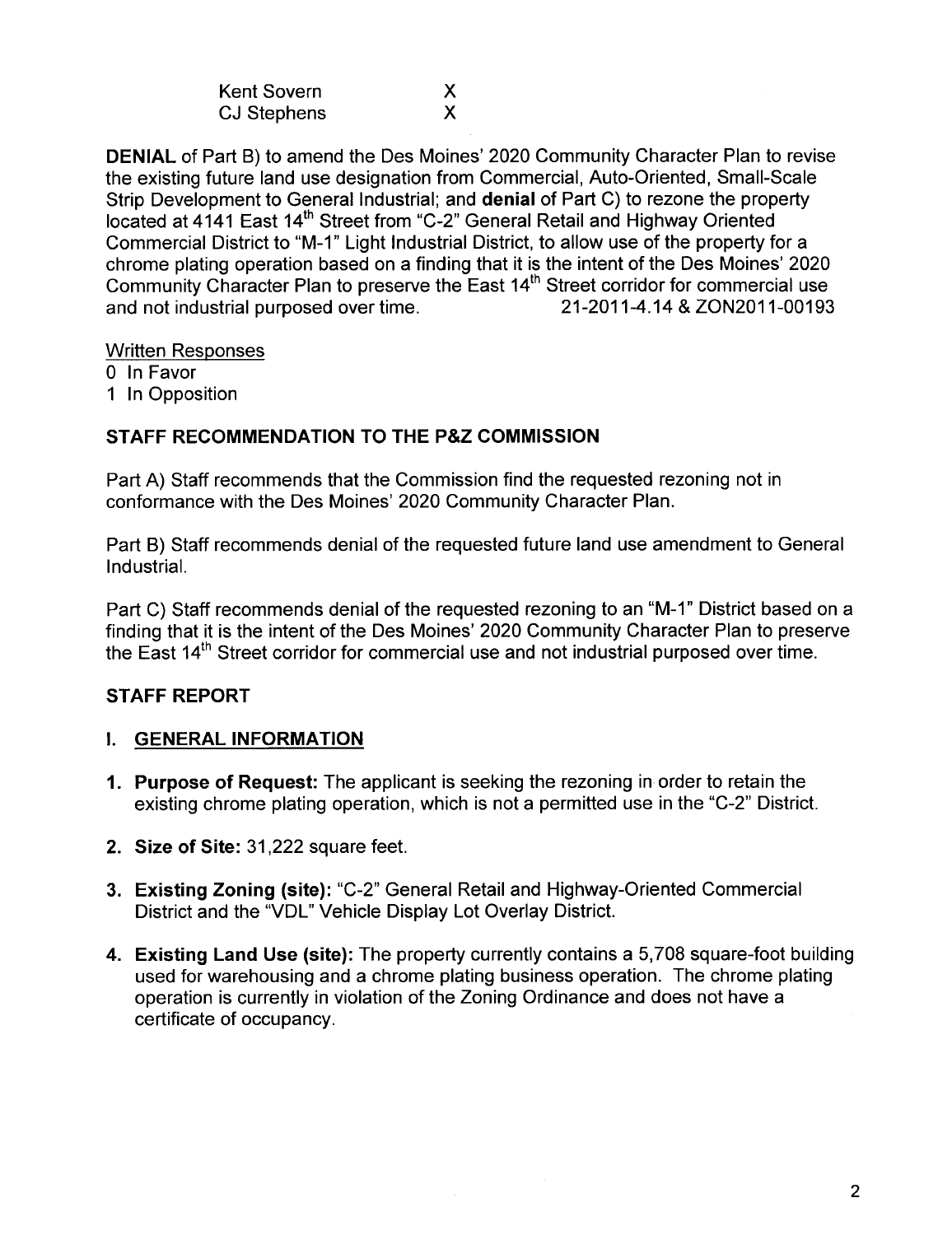## 5. Adjacent Land Use and Zoning:

North - "HI" Heavy Industrial (Polk County), Use is Ruan Truck Sales.

South - "C-2", Use is a vehicle display lot.

 $East - "M-1"$ , Use is vehicle body and repair shop.

West - "C-2", Use is Seneca companies, a petroleum equipment contractor.

- 6. General Neighborhood/Area Land Uses: The subject property is located along the East 14<sup>th</sup> Street commercial corridor at the northern corporate limit of the City. The highway commercial corridor transitions into industrial development to the east.
- 7. Applicable Recognized Neighborhood(s): Highland Park Neighborhood.
- 8. Relevant Zoning History: The applicant made a previous request for "M-1" zoning on the property which was withdrawn before the Plan & Zoning Commission consideration on April 3, 2008.
- 9. 2020 Community Character Land Use Plan Designation: Commercial: Auto-Oriented Small-Scale Strip Development.
- 10.Applicable Regulations: The Commission reviews all proposals to amend zoning boundaries or regulations within the City of Des Moines. Such amendments must be in conformance with the comprehensive plan for the City and designed to meet the criteria in 414.3 of the Iowa Code. The Commission may make recommendations to the City Council on conditions to be made in addition to the existing regulations so long as the subject property owner agrees to them in writing. The recommendation of the Commission will be forwarded to the City CounciL.

## II. ADDITIONAL APPLICABLE INFORMATION

- 1. Drainage/Grading: Any additional development of the site must comply with the City's Stormwater Management requirements to the satisfaction of the City's Permit and Development Center. All grading is subject to an approved grading permit and soil erosion control plan. It is anticipated that if the rezoning is approved there will be a Site Plan required for the property to be brought into conformance for a change of use. This will involve the need to stormwater management if over 10,000 square feet of impervious surface is replaced.
- 2. Landscaping & Buffering: The applicant has submitted a site sketch that identifies parking areas and proposed open space and landscape areas. The sketch does not identify types of landscaping.

The City's Landscaping Standards for the "M-1" District on the East 14<sup>th</sup> Street corridor require the following.

. Open Space equal to 20% of the site with 1 overstory tree, 1 evergreen tree and 1 shrub per 2,500 square feet of required open space. In this instance the total site would require 8,015 square feet of open space and 4 overstory trees, 4 evergreens, and 4 shrubs.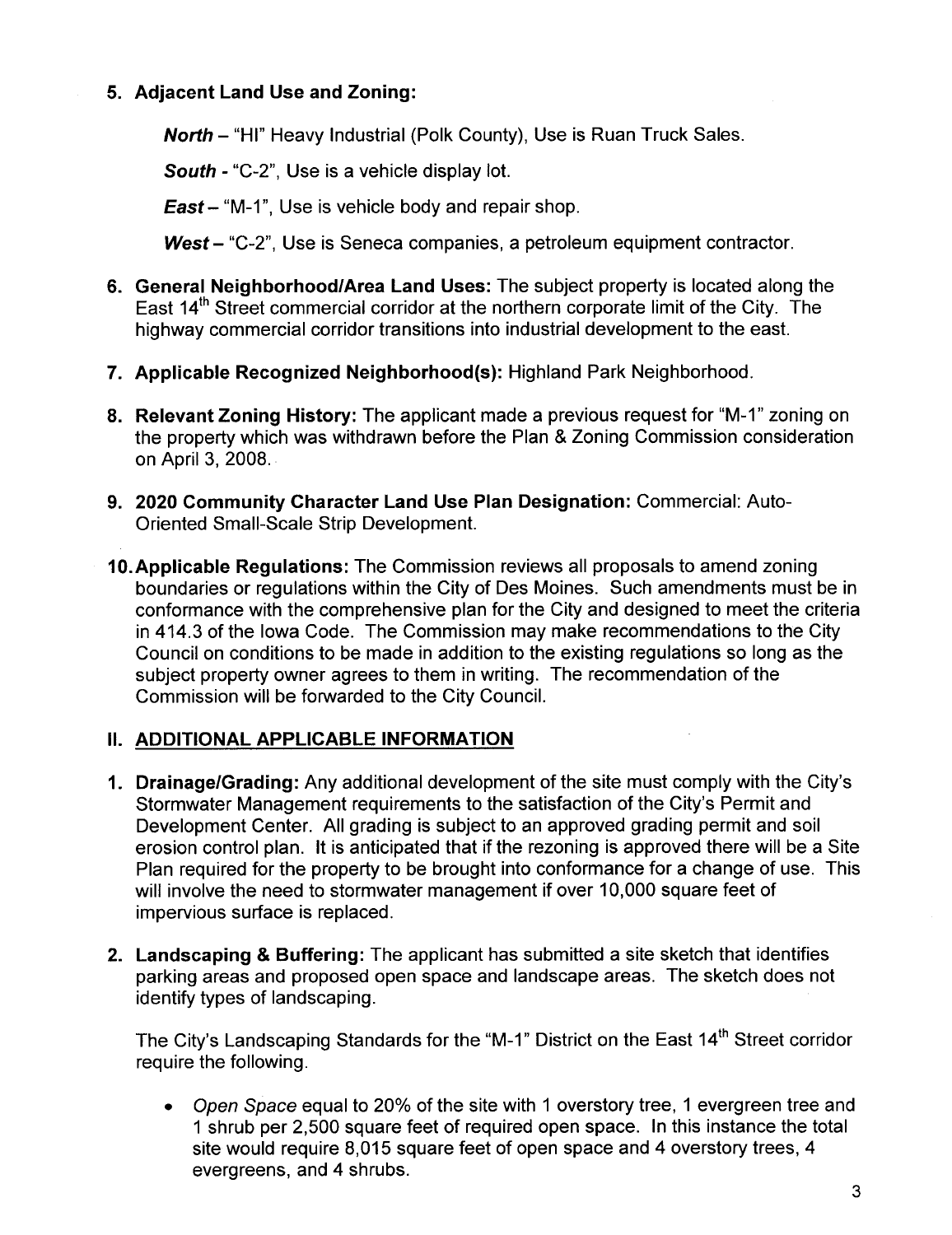. Perimeter Lot Planting Area with a minimum width of 10 feet with 1 overstory tree and 3 shrubs per 50 lineal feet. In this instance 3 overstory trees and 9 shrubs would be required along the perimeter of the parking lot from East 14<sup>th</sup> Street and East Aurora Avenue at the northwest corner of the site.

A submitted site sketch indicates the intent to provide a 10-foot wide perimeter lot landscape strip on the west and northwest with additional open space south of the existing building and along the eastern boundary of the property.

The applicant would be required to submit a site plan to the City's Permit and Development Center for review following any approval of the rezoning process. Plant material would be fully evaluated though that process.

3. Access or Parking: The site has two access drives; one from East 14<sup>th</sup> Street and one from East Aurora Avenue. The applicant has submitted a scaled site sketch that indicates existing drive entrances would be retained along with cross access to the vehicle display lot property owned by the applicant to the south.

There is sufficient area on the property to meet off-street parking minimums which are one space per 600 square feet of the building for the current non-conforming chrome plating use.

- 4. 2020 Community Character Plan: The proposed rezoning to the "M-1" District with no limitations is not compatible with the Commercial: Auto-Oriented Small-Scale Strip Development future land use designation. There is a General Industrial designation adjoining to the east. However, staff believes that industrial development should be focused in the areas away from the East 14<sup>th</sup> Street commercial corridor. Therefore it should not spread past its existing limit to the east of the subject property.
- 5. Enforcement Comments: There is a history of zoning violations since 2006 on the subject property. This includes the current violation of the presence of the chrome plating use within a district that does not permit that use. There are also past violations for outdoor storage of inoperable, unlicensed, and junk vehicles as well as display of vehicles for sale without an approved Site Plan under the vehicle display design guidelines.

In addition to zoning concerns, there are also inquiries by the City with regard to violations of compliance with Building Code occupancy and compliance with Fire Codes. The largest concern is with regard to storage and handling of large amounts of hazardous chemicals used with the chrome plating operation. It has not been demonstrated by the property owner and the operator that the building and operation meets the proper occupancy requirements to allow a use classification involving use and storage of those hazardous substances.

#### SUMMARY OF DISCUSSION

Bert Drost presented staff report and recommendation.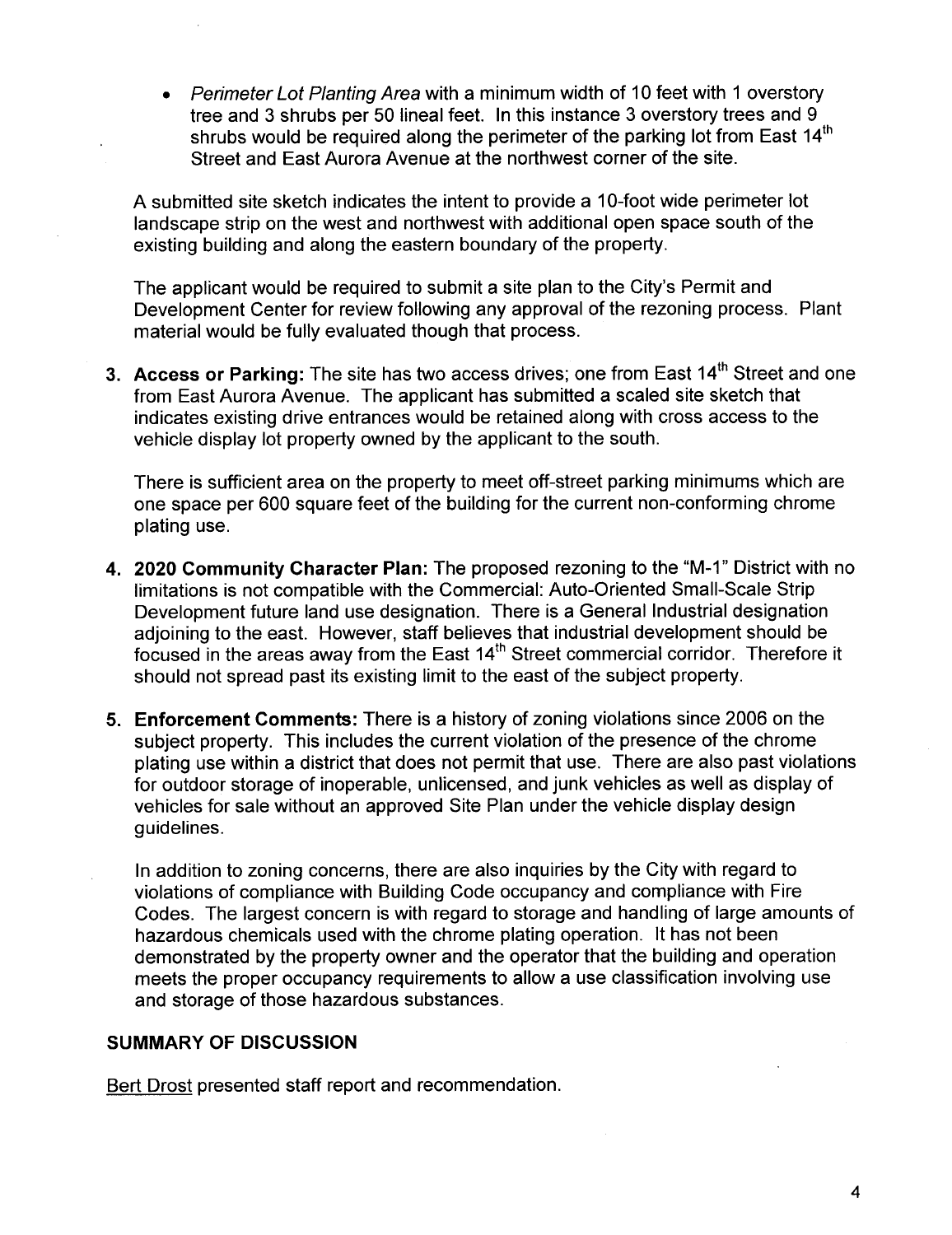John "Jack" Hilmes asked staff is the present use of this property a non conforming legal use.

Bert Drost stated the way the property is zoned it cannot be used as a chrome plating shop. Therefore, if the zoning was improved the applicant would have to make some modification to the building to comply with building code such as ventilation, sprinkling and other modifications.

Tim Fitzqerald asked if the building been operating illegally since 2009 and is just now coming before the Commission.

Bert Drost stated there have been inspections and re-inspections since October 5, 2009.

Will Paqe asked has there been compliance.

Bert Drost stated that this property has not been in compliance.

Bill Moyer 106 SW 36<sup>th</sup> Lane, Ankeny representing Imperial Properties stated that the tenants have been at the property for awhile and they have been in business in Des Moines for about 30 years and would like to continue. They have a unique business and have done a lot of modifications to stay in business. In order to do what is required it takes a lot of money to do it, which is a problem for them. If the tenants cannot get the rezoning they will have to move and the type of business they have there are some toxic chemicals that is very expensive to move. He is asking that the Commission take a closer look at this request.

Joel Huston asked the applicant what is the length of the lease.

Bill Mover stated that they have another year.

Tim Fitzqerald asked if the owner knew what the tenants intentions were for the building,

Bill Mover stated that he did not realize when he entered into the lease with them that the zoning would not allow the intended use,

CJ Stephens asked the applicant if he is aware if his tenants are in compliance with the disposal of hazardous chemicals that they are using right now.

Bill Mover stated that the tenant would have to answer that question. He said he does not know what is required but he believes the tenant has tried to do what is required of them.

Will Page asked if Imperial Properties own other properties on E. 14<sup>th</sup> Street.

Bill Mover stated yes they do.

Will Page asked how many properties is owned by Imperial Properties on E. 14<sup>th</sup> Street.

Bill Mover stated approximately half a dozen.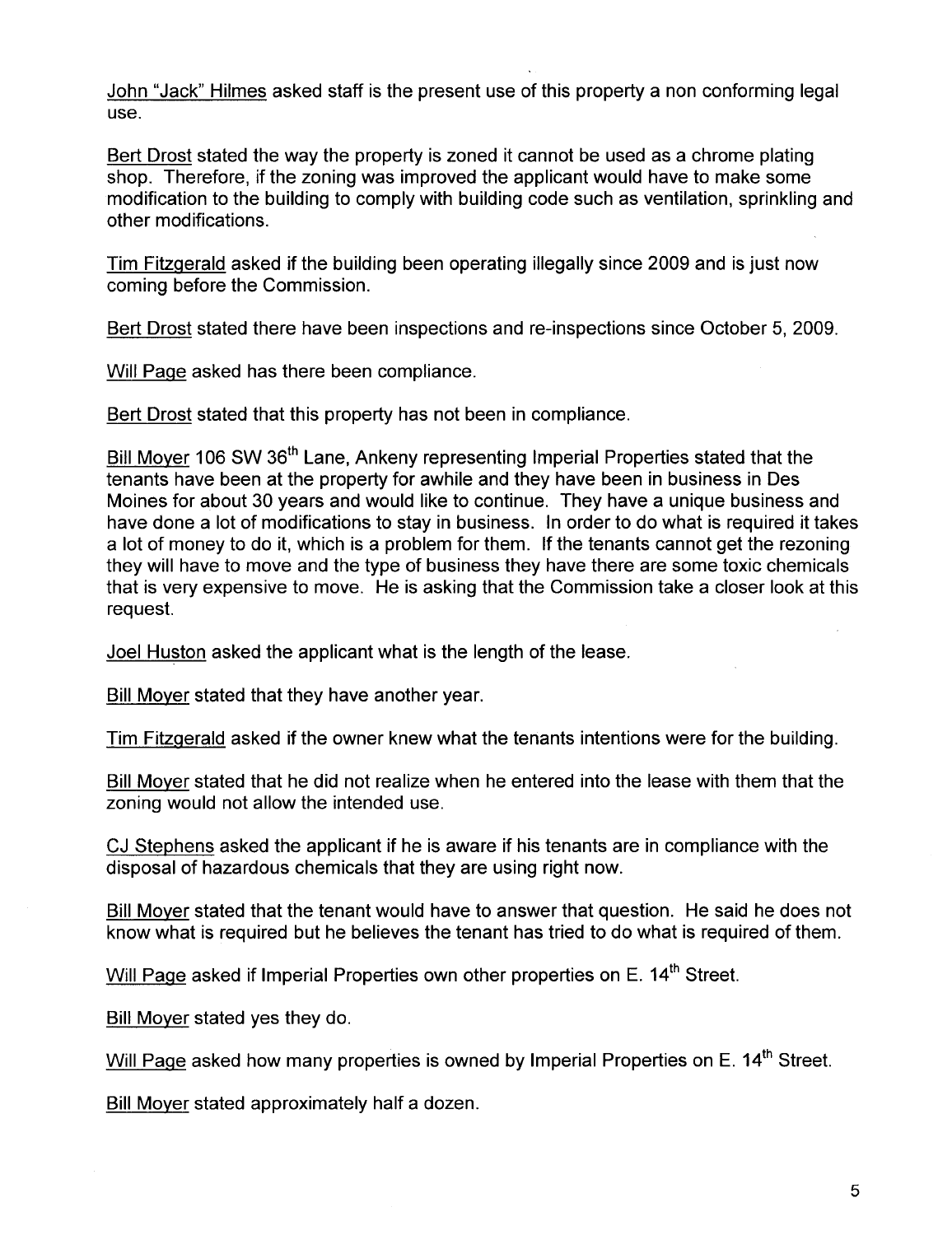Will Page asked how many properties has Imperial Properties owned on E. 14<sup>th</sup> Street in the past.

Bill Mover stated quite a few.

#### CHAIRPERSON OPENED THE PUBLIC HEARING

The following spoke in favor of the applicant's request.

Tammy Jacobs 2404 E. 11<sup>th</sup> Street stated that she is with Chrome Reflections and they have not been using their chemical processes. They were barely started up and were shut down shortly after they moved to the property. When they heard of the situation their first thought was they need to move out, but it would be an extremely expensive labor consuming job to move. With the portion of the business being shut down they are subcontracting out part of the plating, trying to do just metal finishing. It is not paying the bills to where they can afford to move out. They need to get a variance so they can begin to do plating. They have maintained the front of the building in a good manner and they know they have to clean the back of the building also. They are willing to have stipulations put on them. Originally when they moved to the property they thought they were in the correct zone because the back portion said "M-1" so they thought the front half had to be kept as a commercial and the back half could be kept as light industrial. They just did not know.

Tim Fitzqerald asked how long they have been in the chrome plating business.

Tammv Jacobs stated since October 1982.

Tim Fitzqerald asked if they were aware of concerns regarding ventilation, sprinkler systems, EPA Standards rules and regulations.

Tammv Jacobs stated that they have complied all 30 years with EPA rules and regulations and the sprinkler was the one thing they thought they did not have to have.

Tim Fitzqerald asked if it was accurate to say that staff was wrong when they state that you do not have a ventilation system in your building.

Tammv Jacobs stated that they do have an exhaust fan and is not aware of any other ventilation system they need. They do have an air quality permit with Polk County.

Jacqueline Easlev asked where the business was previously located.

Tammy Jacobs stated they were originally located at E.  $17<sup>th</sup>$  & Grand, then in 1993 they moved to 1930 Easton Blvd., until moving to the present location. The industry changed over the years and new manufacturing parts were a big business, but with decline in demand for new manufactured parts they had to downsize.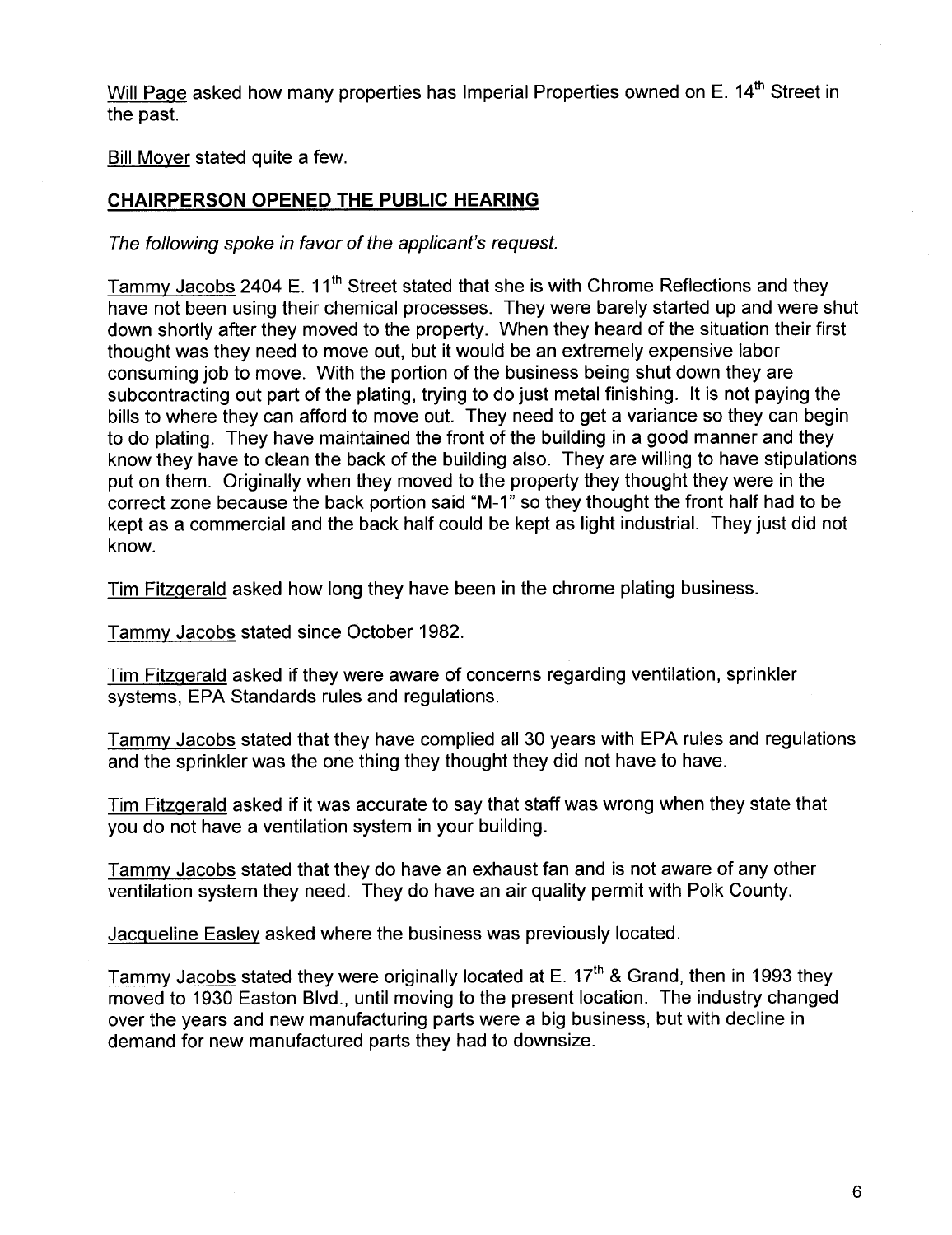Jacqueline Easlev asked if they own any other businesses.

Tammv Jacobs stated no they do not.

Ted Irvine asked if they were told or if it was implied that the zoning for this property was appropriate for their business.

Tammv Jacobs stated that there lease was up at the previous place and it was a quick decision to move. They looked at the Assessor's page and saw "C-3" and "M-1" thinking that the back half of the building was "M-1" and they thought that would suffice.

Steve Walter 3114 E. 24<sup>th</sup> Street stated that he is in support of this small business. There are not a lot of chrome plating places left and asked that the Commission consider the need for small business and approve their request to rezone the property as "M-1".

There was no one to speak in opposition of the applicant's request.

## CHAIRPERSON CLOSED THE PUBLIC HEARING

Greq Jones stated that the tenants observation about the back part being zoned "M-1" was incorrect as no portion of the building is zoned "M-1", just the far eastern portion of the site.

Bert Drost stated that only the parking lot east of the building is zoned "M-1".

CJ Stephens asked if they met with the neighborhood or if the City received any feedback from the neighborhood.

Bert Drost stated that he believes they had a neighborhood meeting but did not know if the neighborhood association was involved. Staff has not heard from Highland Park.

John "Jack" Hilmes asked if there is a variance that would enable this request.

Mike Ludwiq stated that if the applicant was denied the rezoning their recourse would be to request a use variance from the Zoning Board of Adjustment but they have to be denied zoning first. There is no guarantee that they would get a use variance but that is the process under the code.

Ted Irvine stated that if there are issues about the cost to move to another building he wonders if there are issues with the cost to bring the facility into compliance with codes to operate the chrome business.

## COMMISSION ACTION:

Will Page moved staff recommendation Part A) to find the requested rezoning not in conformance with the Des Moines' 2020 Community Character Plan.

Motion passed 13-0.

Mike Simonson moved staff recommendation Part B) to deny the requested future land use amendment to General Industrial; and Part C) to deny the requested rezoning to an "M-1" District based on a finding that it is the intent of the Des Moines' 2020 Community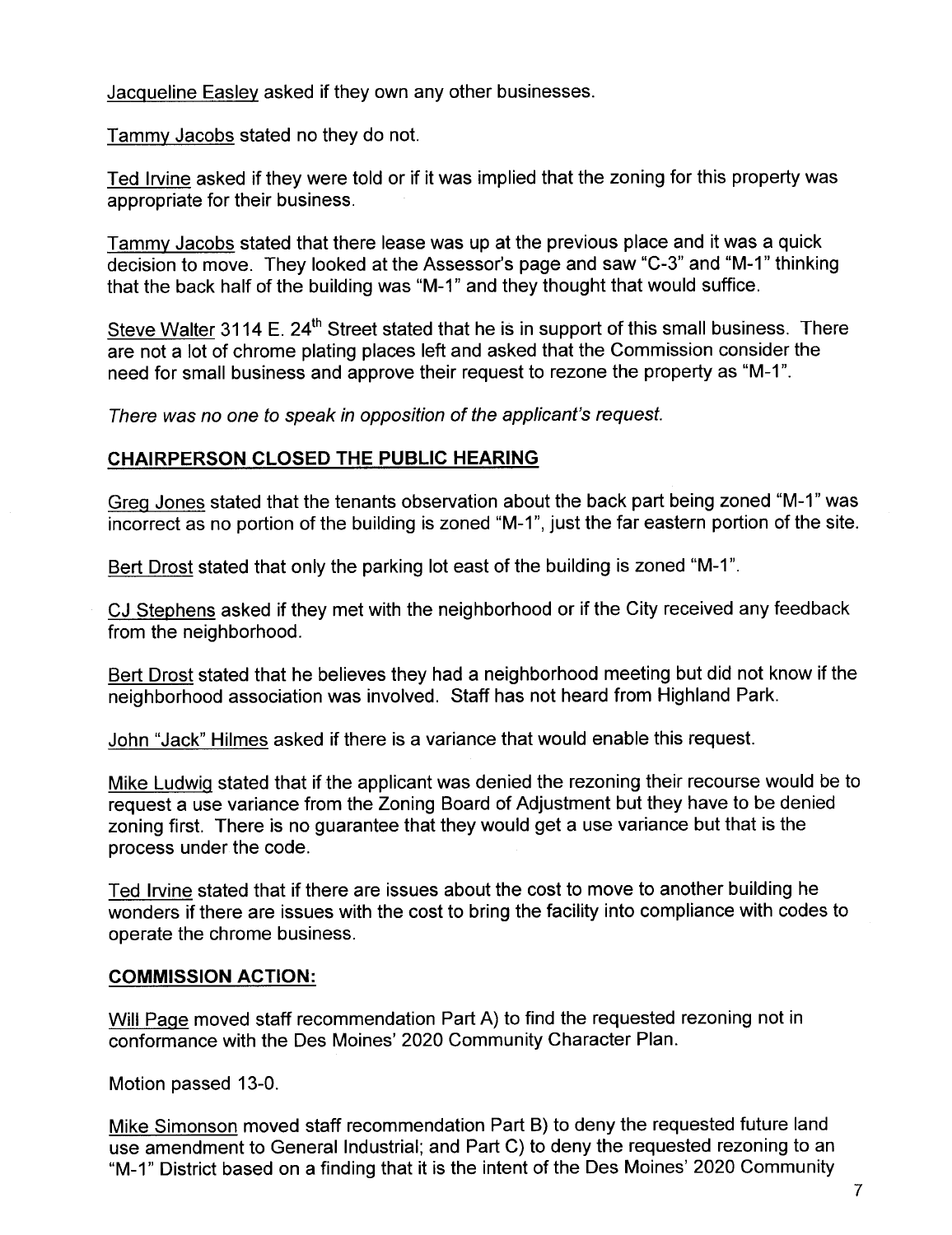Character Plan to preserve the East 14"' Street corridor for commercial use and not industrial purposed over time.

Motion passed 13-0.

Respectfully submitted,

 $\mathcal{A}$ 

Michael Ludwig, AlcP Planning Administrator

MGL:clw

Attachment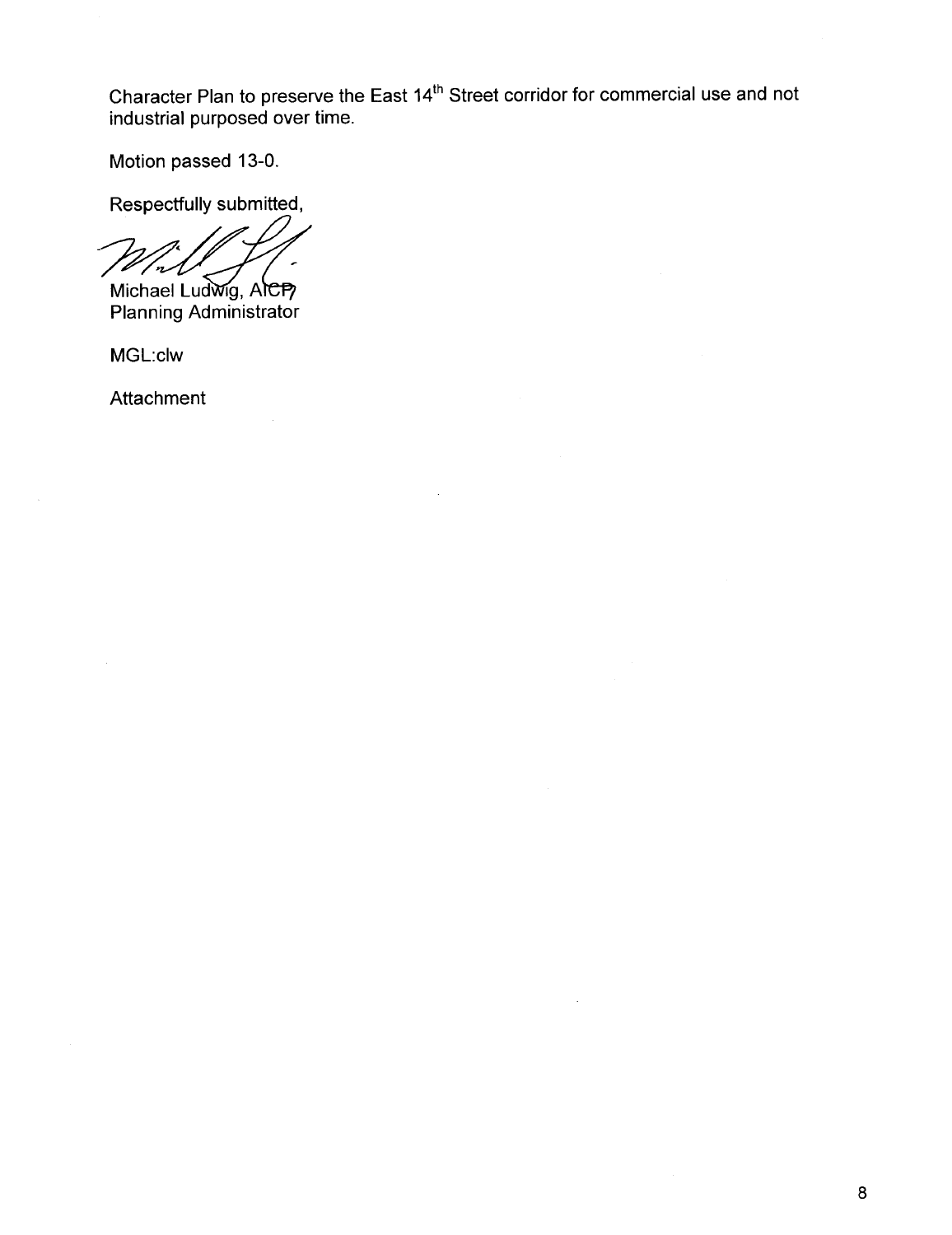Request from Imperial Properties, Inc. represented by William J. Moyer (officer) to rezone property located at 4141 East 14<sup>th</sup> Street. File # ZON2011-00193 Review and approval to rezone the property from "C-2" General Retail and Highway **Description** Oriented Commercial District to "M-1" Light Industrial District, to allow use of the property of Action for a chrome plating operation. Commercial: Auto-Oriented Small-Scale Strip Development 2020 Community **Character Plan** No Planned Improvements Horizon 2035 **Transportation Plan** "C-2" General Retail and Highway Oriented Commercial District **Current Zoning District** "M-1" Light Industrial District **Proposed Zoning District** Not In Favor **Undetermined** % Opposition **Consent Card Responses** In Favor 1 Inside Area Outside Area Required 6/7 Vote of Yes  $\overline{\mathbf{x}}$ **Plan and Zoning** Approval the City Council **Commission Action No** Denial  $13 - 0$ 

Imperial Properties Inc. - 4141 East 14th Street



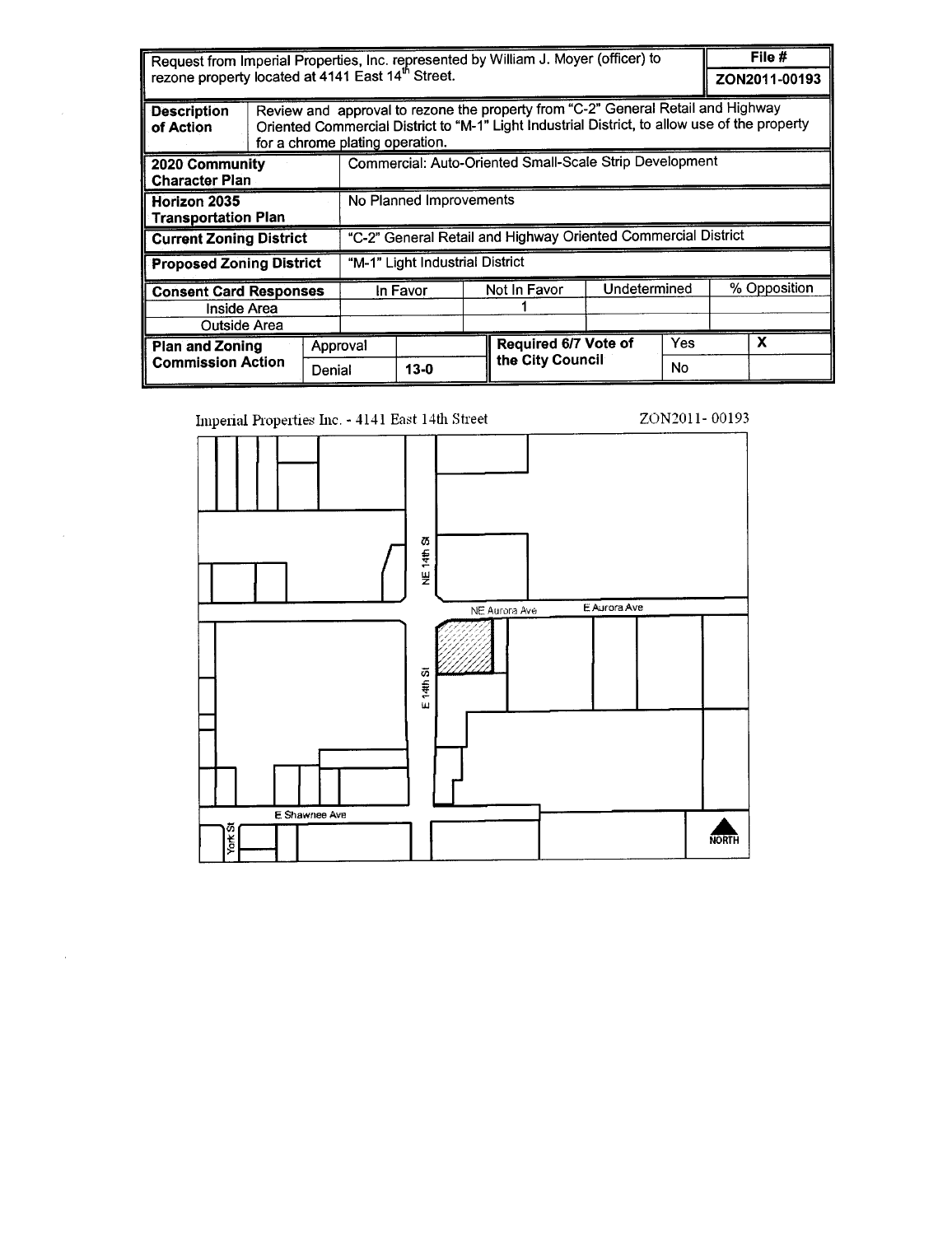Item $\overrightarrow{O}$ Date 10 - 26 - 11 I (am) (am not) in favor of the request. COMMUNITY DEVELOPMENT CHLIBER Cav Mel TWMMAS themas OCT 31 2011 Si  $\mathscr{I}_t$  $^{\prime\prime}$  p Nam  $57$  $-142$ **DEPARTMEN** Address Reason for opposing or approving this request may be listed below:  $\bar{\mathcal{A}}$